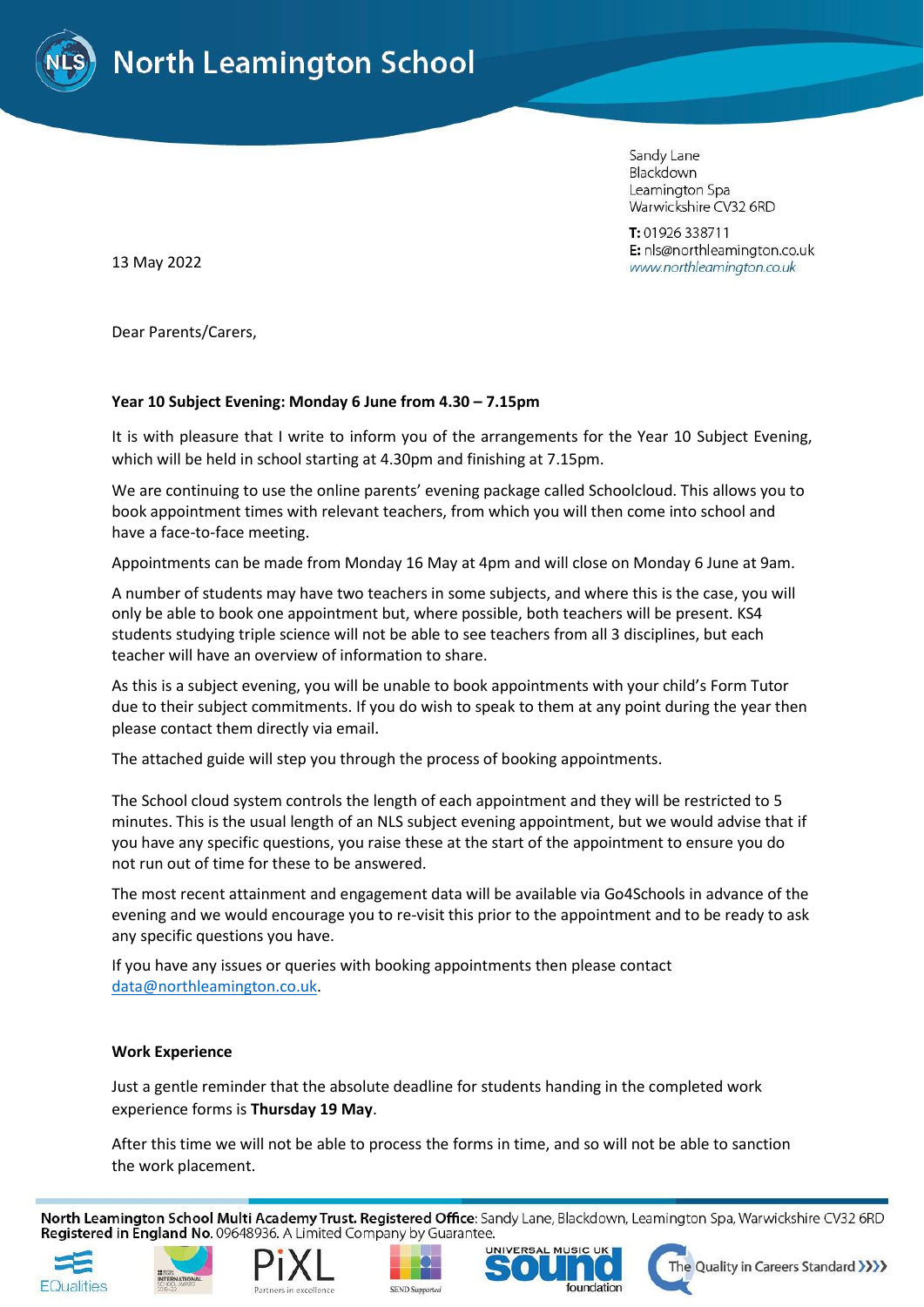A blended alternative approach will be put in place in school for all students who do not go out on a placement.

# **Revision Evening**

We recently held a Revision Evening and shared advice in preparing for Y11 through revision and being successful in the terminal exams. Feedback was very positive in terms of understanding what the next 12 months will entail and how parents play a key role in supporting their child through this demanding period. It is really important that students start to get ready for their end of Year 10 exams. Students have received teaching on various strategies of revision through tutor time and should now be in the position to trial a number of strategies and work out which ones work best for them.

Leaving revision to the last minute only increases anxiety and disappointment. Therefore, we have launched a lot of support early on in the year through RE, where the first terminal paper is now very close.

We wish all students a great start on this first paper of a set of three in RE on Monday.

# **Progression Exams 2022 Schedule- Start 30 June**

Please see the information below to support the progression exam process.

- Students will receive a personalised timetable with seat numbers and rooms on after May half term.
- Morning exams go to the canteen at 8:45am
- Afternoon exams eat lunch then report to the canteen at 12:50pm
- The exception to this is art/photography/textiles where you should go straight to the classroom.
- Equipment/rules for mock examinations need to be followed
- All students not in assessments will go to normal lessons. These may need to be re-roomed in some cases and this information will be sent out via tutors and placed on the exam noticeboards.
- Once an assessment is complete and students are dismissed they should return to their normal timetabled lessons or breaks.
- MFL Speaking exams will take place throughout the final half term of the year and students will receive an individual time and instructions.
- Art and Photography will take place on Monday 11 July. Art at 9am, and Photography at 1pm, for 2 hours

## Page **2** of **3**

North Leamington School Multi Academy Trust. Registered Office: Sandy Lane, Blackdown, Leamington Spa, Warwickshire CV32 6RD Registered in England No. 09648936. A Limited Company by Guarantee.